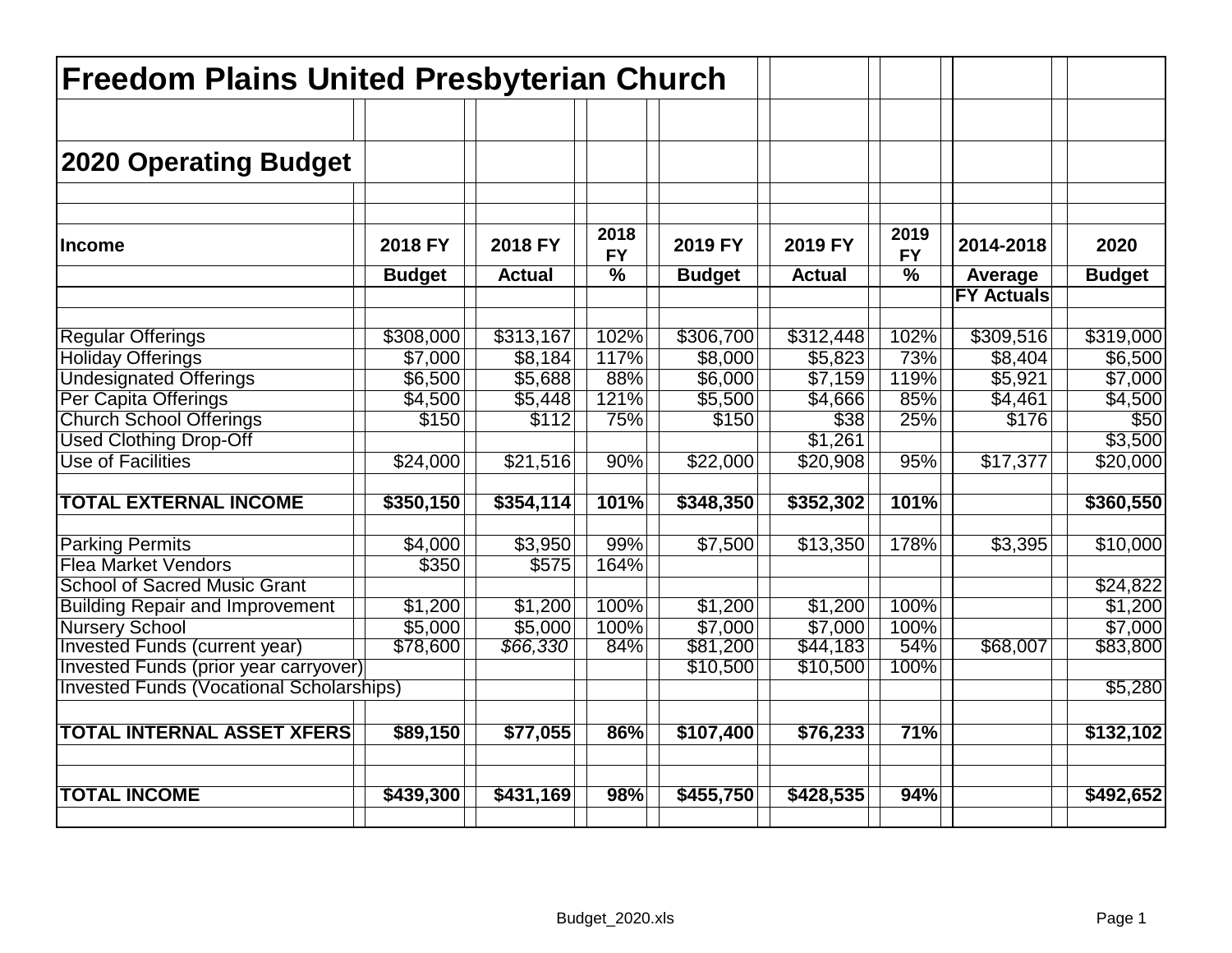| <b>Expenditures</b>                  | 2018 FY       | 2018 FY         | 2018<br><b>FY</b> | 2019 FY         | 2019 FY         | 2019<br><b>FY</b> | 2014-2018         | 2020            |
|--------------------------------------|---------------|-----------------|-------------------|-----------------|-----------------|-------------------|-------------------|-----------------|
|                                      | <b>Budget</b> | <b>Actual</b>   | $\frac{9}{6}$     | <b>Budget</b>   | <b>Actual</b>   | $\frac{9}{6}$     | Average           | <b>Budget</b>   |
|                                      |               |                 |                   |                 |                 |                   | <b>FY Actuals</b> |                 |
|                                      |               |                 |                   |                 |                 |                   |                   |                 |
| <b>Minister Salary Increase</b>      |               |                 |                   |                 |                 |                   |                   | 1.6%            |
| <b>Associate Salary Increase</b>     |               |                 |                   |                 |                 |                   |                   | 5.0%            |
| <b>Other Staff Salary Increase</b>   |               |                 |                   |                 |                 |                   |                   | 1.6%            |
|                                      |               |                 |                   |                 |                 |                   |                   |                 |
| <b>Minister's Compensation</b>       | \$99,888      | \$99,888        | 100%              | \$102,576       | \$102,576       | 100%              |                   | \$104,208       |
| <b>Pension and Medical</b>           | \$38,120      | \$38,120        | 100%              | \$39,110        | \$39,115        | 100%              |                   | \$39,720        |
| <b>Social Security Adjustment</b>    | \$7,640       | \$7,641         | 100%              | \$7,850         | \$7,847         | 100%              |                   | \$7,980         |
| <b>Car and Voucher Allowance</b>     | \$1,800       | \$1,501         | 83%               | \$1,900         | \$1,610         | 85%               | $\sqrt{$1,788}$   | \$1,900         |
| <b>Study Stipend</b>                 | \$1,000       | \$500           | 50%               | \$1,500         | \$1,500         | 100%              |                   | \$1,000         |
| <b>Associate Pastor</b>              | \$56,304      | \$56,304        | 100%              | \$57,816        | \$57,816        | 100%              |                   | \$60,696        |
| <b>Pension and Medical</b>           | \$21,660      | \$21,663        | 100%              | \$22,220        | \$22,223        | 100%              |                   | \$23,290        |
| <b>Social Security Adjustment</b>    | \$4,310       | \$4,307         | 100%              | \$4,420         | \$4,423         | 100%              |                   | \$4,650         |
| <b>Car and Voucher Allowance</b>     | \$1,000       | \$1,012         | 101%              | \$1,000         | \$744           | 74%               | \$748             | \$1,000         |
| <b>Study Stipend</b>                 | \$1,000       | $\overline{50}$ | $0\%$             | \$1,000         | $\overline{50}$ | $0\%$             |                   | \$1,000         |
| <b>Organist / Music Director</b>     | \$30,000      | \$30,000        | 100%              | \$30,816        | \$30,816        | 100%              |                   | \$45,768        |
| <b>Study Stipend</b>                 |               |                 |                   | \$600           | \$575           | 96%               |                   | \$1,600         |
| <b>Music Instructors</b>             |               |                 |                   |                 |                 |                   |                   | \$4,950         |
| Parish Nurse(s)                      | \$7,950       | \$7,957         | 100%              | \$8,160         | \$7,719         | 95%               | \$7,470           | \$8,300         |
| <b>Study Stipend</b>                 |               |                 |                   | $\overline{50}$ |                 |                   |                   | $\overline{50}$ |
| <b>Administrative Assistant</b>      | \$23,010      | \$23,149        | 101%              | \$23,650        | \$23,296        | 99%               | \$22,217          | \$24,030        |
| <b>Study Stipend</b>                 |               |                 |                   | $\overline{50}$ |                 |                   |                   |                 |
| Sexton                               | \$17,630      | \$17,287        | 98%               | \$18,140        | \$17,431        | 96%               | \$16,442          | \$18,430        |
| <b>Child Care Director</b>           | \$1,200       | \$1,196         | 100%              | $\sqrt{$1,200}$ | \$1,068         | 89%               | $\sqrt{$1,198}$   | \$1,200         |
| Seminarian                           |               |                 |                   |                 |                 |                   |                   | \$10,560        |
| <b>Guest Ministers</b>               | \$400         | \$200           | 50%               | \$400           | \$400           | 100%              | \$419             | \$400           |
| Substitute Organists/Choir Directors | \$500         | \$450           | 90%               | \$500           | \$350           | 70%               |                   | \$500           |
| <b>Guest Musicians</b>               |               |                 |                   |                 |                 |                   |                   | \$1,200         |
| <b>Employer Contribution FICA</b>    | \$6,100       | \$6,063         | 99%               | \$6,270         | \$6,145         | 98%               | \$5,545           | \$8,670         |
|                                      |               |                 |                   |                 |                 |                   |                   |                 |
| <b>Salaries - SUM</b>                | \$319,512     | \$317,239       | 99%               | \$329,128       | \$325,654       | 99%               |                   | \$371,052       |
|                                      |               |                 |                   |                 |                 |                   |                   |                 |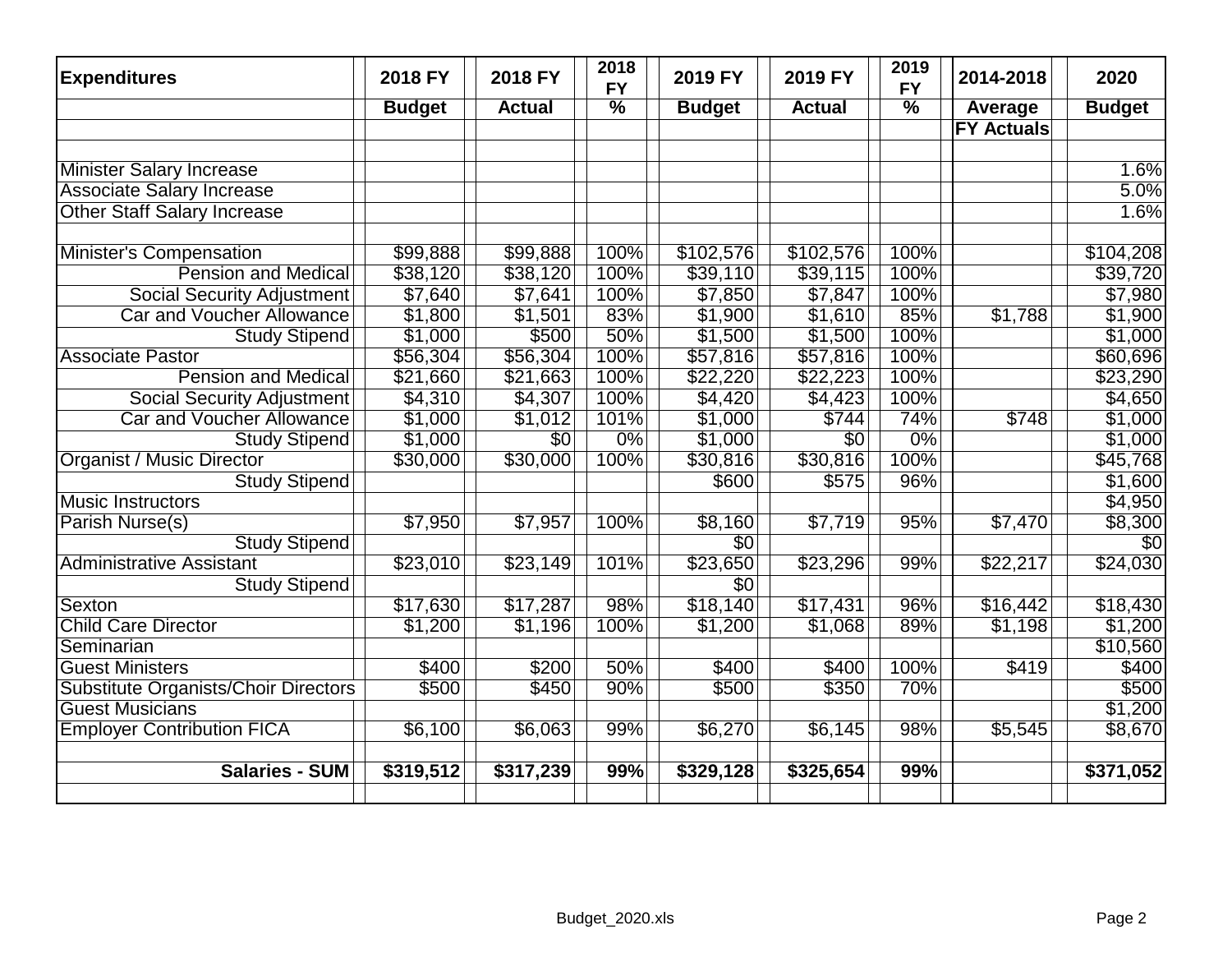| <b>Expenditures (continued)</b> | 2018 FY             | 2018 FY         | 2018<br><b>FY</b> | 2019 FY              | 2019 FY         | 2019<br><b>FY</b> | 2014-2018       | 2020            |
|---------------------------------|---------------------|-----------------|-------------------|----------------------|-----------------|-------------------|-----------------|-----------------|
|                                 | <b>Budget</b>       | <b>Actual</b>   | $\frac{9}{6}$     | <b>Budget</b>        | <b>Actual</b>   | $\frac{0}{2}$     | Average         | <b>Budget</b>   |
|                                 |                     |                 |                   |                      |                 |                   |                 |                 |
| Insurance                       | \$16,500            | \$13,562        | 82%               | \$13,000             | \$16,552        | 127%              | \$12,747        | \$13,500        |
| Electricity                     | \$3,000             | \$2,790         | 93%               | \$3,000              | \$1,641         | 55%               | \$3,912         | \$2,400         |
| <b>Heating (formerly Fuel)</b>  | \$6,000             | \$6,020         | 100%              | \$6,000              | \$5,446         | 91%               | \$8,177         | \$6,000         |
| Water                           | \$1,200             | \$1,513         | 126%              | \$1,300              | \$1,334         | 103%              | \$1,816         | \$1,300         |
| Phones and Internet             | \$2,150             | \$2,174         | 101%              | \$2,520              | $\sqrt{$2,904}$ | 115%              | \$2,374         | \$3,000         |
| <b>Environmental Services</b>   | $\overline{$}7,000$ | \$6,638         | 95%               | \$6,700              | \$6,964         | 104%              | \$6,117         | \$9,300         |
| <b>Grounds Maintenance</b>      | \$12,000            | \$9,572         | 80%               | \$11,000             | \$10,974        | 100%              | \$9,270         | \$11,000        |
| Kitchen and Custodial Supplies  | \$3,600             | \$3,000         | 83%               | \$3,200              | \$3,436         | 107%              | \$2,769         | \$3,500         |
| Furniture / Equipment / Organ   | \$1,200             | \$531           | 44%               | \$1,000              | \$1,409         | 141%              | \$686           | \$1,500         |
| <b>Office Expenses</b>          | \$3,500             | \$3,623         | 104%              | \$3,800              | \$3,703         | 97%               | \$3,539         | \$4,000         |
| <b>Copier Contract</b>          | \$2,400             | \$2,299         | 96%               | \$2,300              | \$2,376         | 103%              | \$2,365         | \$2,400         |
| Postage                         | \$1,600             | \$1,335         | 83%               | \$1,400              | \$1,138         | 81%               | \$1,514         | \$1,200         |
| <b>Offering Envelopes</b>       | \$600               | \$680           | 113%              | \$700                | \$696           | 99%               | \$841           | \$700           |
| <b>Liturgical Supplies</b>      | \$400               | \$265           | 66%               | \$400                | \$319           | 80%               | \$344           | \$400           |
| Stewardship Campaign            | \$250               | \$36            | 14%               | \$250                | \$155           | 62%               | \$117           | \$250           |
| <b>Membership Supplies</b>      | \$250               | \$344           | 138%              | \$250                | \$182           | 73%               | \$156           | \$250           |
| <b>Evangelism Advertising</b>   | \$250               | $\overline{30}$ | $0\%$             | \$250                | \$250           | 100%              | $\overline{50}$ | $\overline{50}$ |
| <b>Flowers</b>                  | \$250               | $\overline{30}$ | $0\%$             | \$250                | $\overline{50}$ | $0\%$             | \$131           | \$250           |
| <b>Financial Review</b>         | \$1,500             | \$1,500         | 100%              | $\overline{30}$      |                 |                   |                 | $\overline{30}$ |
|                                 |                     |                 |                   |                      |                 |                   |                 |                 |
| <b>Operations - SUM</b>         | \$63,650            | \$55,881        | 88%               | $\overline{$}57,320$ | \$59,480        | 104%              |                 | \$60,950        |
|                                 |                     |                 |                   |                      |                 |                   |                 |                 |